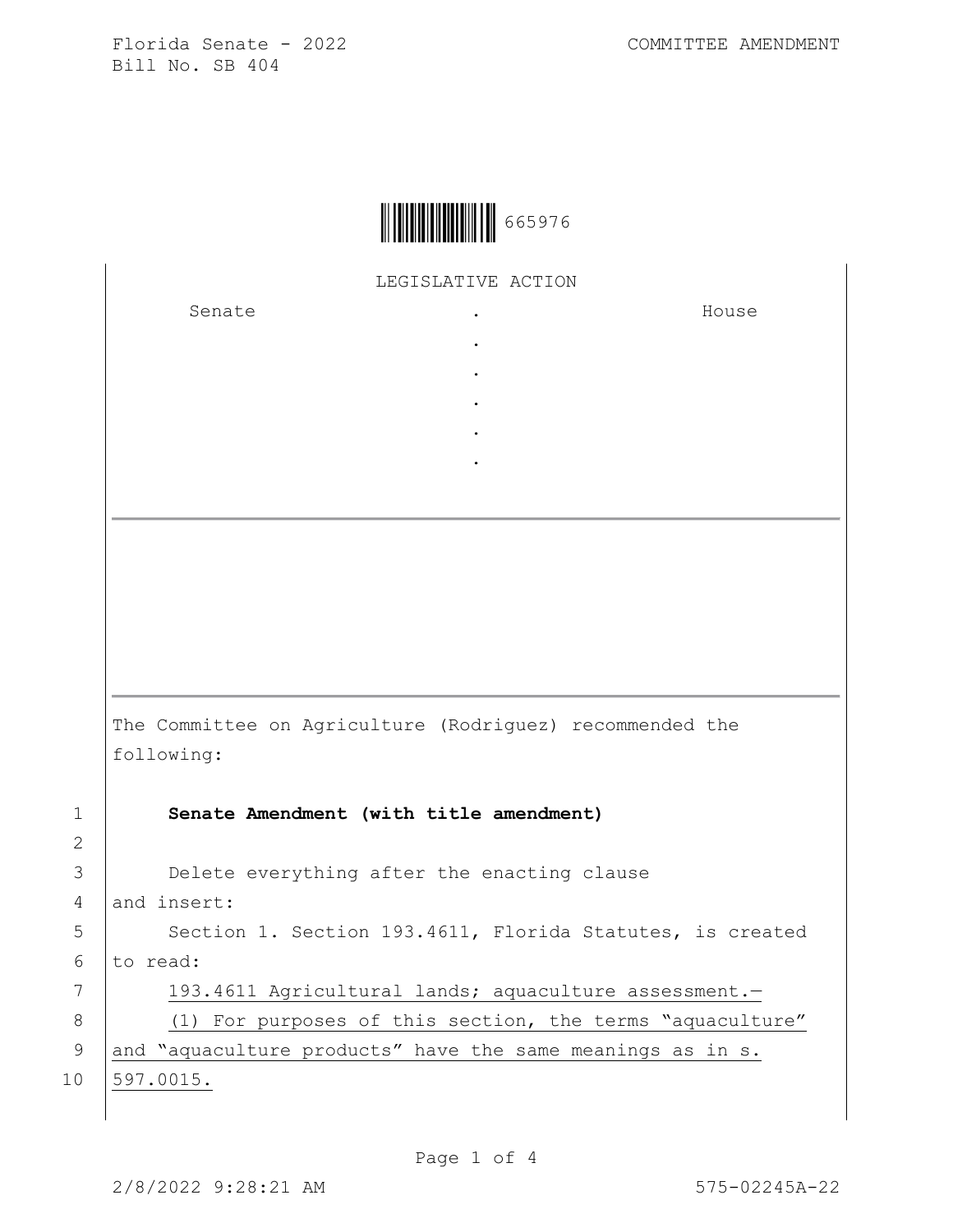|  | 665976 |
|--|--------|
|--|--------|

| (2) (a) When proper application for agricultural assessment      |
|------------------------------------------------------------------|
| has been made and granted pursuant to s. 193.461, and the        |
| property owner requests assessment pursuant to this section, the |
| assessment of land used in the production of aquaculture         |
| products shall be based solely on its agricultural use,          |
| consistent with the use factors specified in s. 193.461(6)(a),   |
| and assessed pursuant to paragraph (b).                          |
| (b) Notwithstanding any provision relating to annual             |
| assessment found in s. 192.042, the property appraiser shall     |
| rely on 5-year moving average data when using the income         |
| methodology approach in an assessment of property pursuant to    |
| this section.                                                    |
| (c) For purposes of the income methodology approach to the       |
| assessment of land used in the production of aquaculture         |
| products, structures and equipment located on the property used  |
| for producing aquaculture products are considered a part of the  |
| average yield per acre and have no separately assessable         |
| contributory value.                                              |
| (d) Once a request for assessment under this section is          |
| granted, the property must be assessed as provided in this       |
| section for 10 years unless the ownership or use of the property |
| changes. The property appraiser may not require annual           |
| application. The property appraiser may require the property     |
| owner to annually submit audited financial statements.           |
| (e) When proper application for agricultural assessment has      |
| not been made, the land shall be assessed as provided in s.      |
| 193.011.                                                         |
| Section 2. Section 193.4611, Florida Statutes, as created        |
| by this act, applies to assessments made on or after January 1,  |
|                                                                  |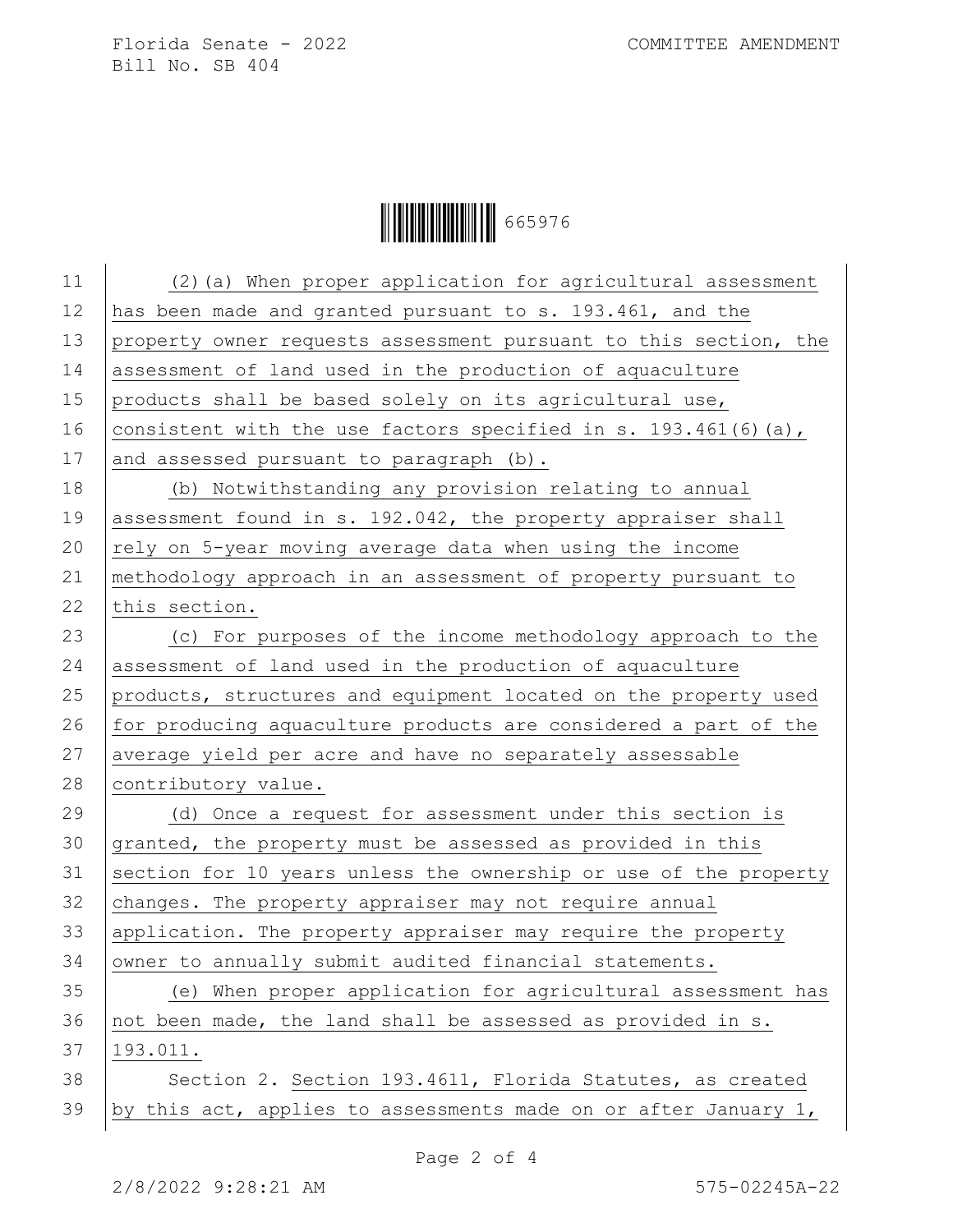

| 40 | 2023.                                                            |
|----|------------------------------------------------------------------|
| 41 | Section 3. Paragraph (a) of subsection (1) of section            |
| 42 | 597.003, Florida Statutes, is amended to read:                   |
| 43 | 597.003 Powers and duties of Department of Agriculture and       |
| 44 | Consumer Services.-                                              |
| 45 | (1) The department is hereby designated as the lead agency       |
| 46 | in encouraging the development of aquaculture in the state and   |
| 47 | shall have and exercise the following functions, powers, and     |
| 48 | duties with regard to aquaculture:                               |
| 49 | (a) Issue or deny aquaculture certificates that identify         |
| 50 | aquaculture producers and aquaculture products, and collect all  |
| 51 | related fees. The department may revoke an aquaculture           |
| 52 | certificate of registration issued pursuant to s. 597.004 upon a |
| 53 | finding that aquaculture is not the primary purpose of the       |
| 54 | certified facility's entity's operation.                         |
| 55 | Section 4. This act shall take effect January 1, 2023.           |
| 56 |                                                                  |
| 57 | =============== T I T L E  A M E  N D M E  N T ========          |
| 58 | And the title is amended as follows:                             |
| 59 | Delete everything before the enacting clause                     |
| 60 | and insert:                                                      |
| 61 | A bill to be entitled                                            |
| 62 | An act relating to aquaculture; creating s. 193.4611,            |
| 63 | F.S.; defining the terms "aquaculture" and                       |
| 64 | "aquaculture products"; providing for the assessment             |
| 65 | of land used in the production of aquaculture based              |
| 66 | solely on its use; requiring a property appraiser to             |
| 67 | use a specified assessment methodology; providing                |
| 68 | construction; requiring property to be assessed for a            |
|    |                                                                  |

Page 3 of 4